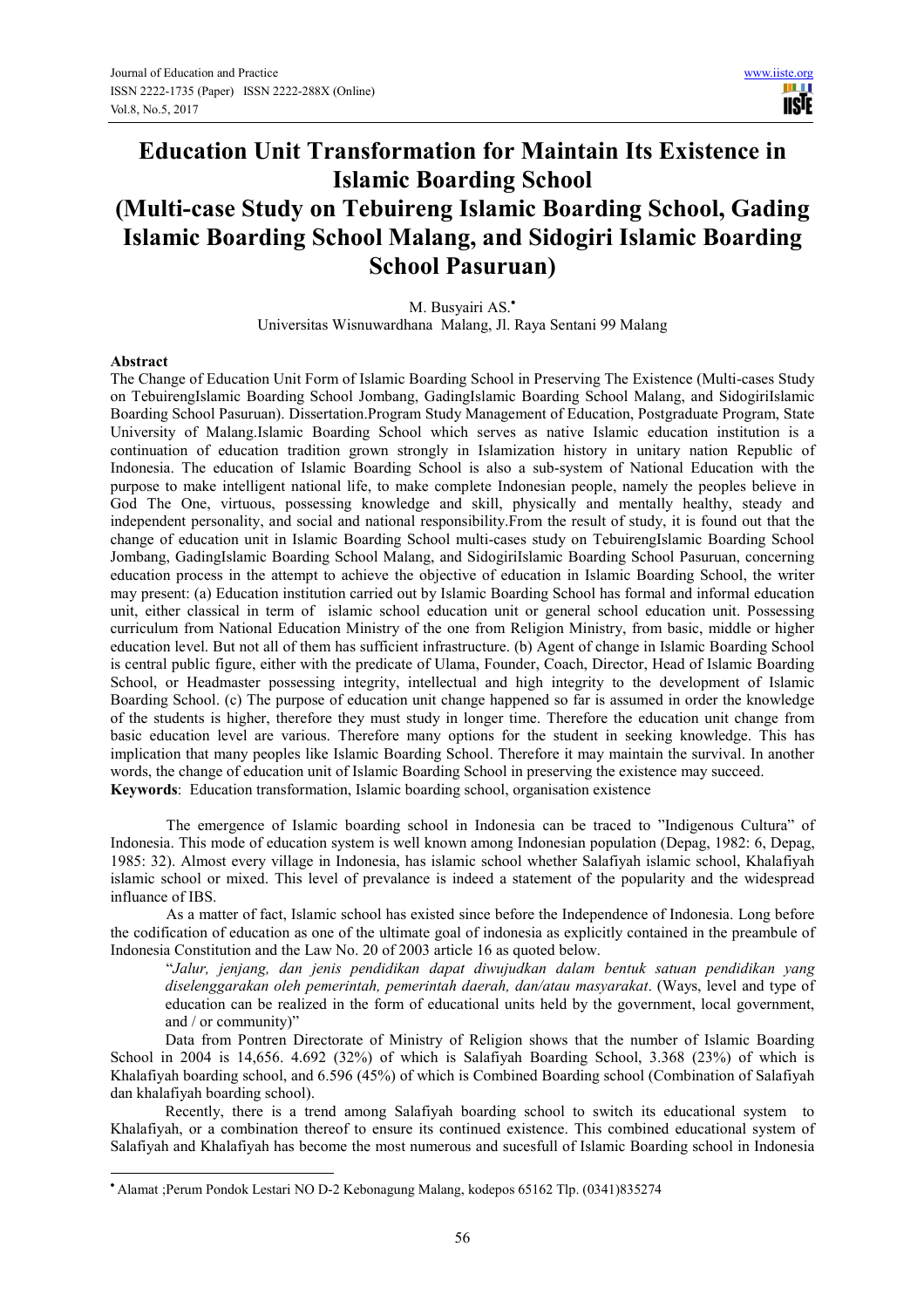as the aforementioned data shows. One of the most successfull case of such combined Islamic Boarding School is the Tebuireng Islamic Boarding school (IBS). Tebuireng IBS can be called as the center of boarding school in Indonesia because of the emergence of Jam'iyah Nahdlotul Ulama' which can be traced from this boarding school. Its also because of the capacity of of its graduate Al-Mukarrom K.H. Hasyim Asy'ari to dakwah/evangelize in effective way (Mas'ud, 2004).

Based on Dhofir (1982), Tebuireng IBS has been taking a dominant role in development and preservation of IBS tradition since 20th century. Tebuireng IBSalso produced many leader of numerous otherIBS in Java and Madura island since 1910.

Founder of Gading IBS, K.H. Hasan Munadi is one of the Teburireng alumnus. Gading IBS which was established in 1768, named after its main schoollocation in Gading subdistrict (Mifda', 2006). After K.H. Hasan Munadi passed away, his eldest son, K.H Ismail took over Gading Islamic School. With his nephew, K.H. Abdul Majid, they together develop Gading IBS further.

After 50 years as a leader, K. H. Ismail seceeded his position to his son K. H. Moh Yahya before passing in 75 years old. After that, K. H. Moh.Yahya changed the name of Gading IBSto Miftahul HudaIBS. He also make a fundamental change in its educational systemby allowing his student to pursue formal education outside the IBS. His policy can be seen as a brilliant and a controversialmeasureas most IBS in that era did not allowtheir student to pursue formal education outside of IBS. Because of his policy,Gading IBS succeed in maintainingits existency until now.

How the changes in Islamic Boarding School policy or changes in its education unit can be done is uncleary enough, so it still need to explored. Many theories and shape of education changes are written in many literature.

The discussion include the notion of innovation, development, and change, the techniques change; and some models of the change process.But once studied, the changes are nothing more than discussing the theories of social change (Grand Theory of Social Change) (Ibrahim, 1995). Not as the teachings of Muhammad produce radical changes in (the) moral values based on sanctions.(online), (http// en.wikipedia.org./wiki/lahore diakses 16 Januari 2010), This is what motivates researchers to choose the object of this study, researchers compare a large boarding school Tebuireng Jombang, and boarding Sidogiri Pasuruan (medium / medium), which briefly its history as follows. (Tamassya, 2006; 2007; 2008).

Sayyid Sulaiman is the eldest son from Sayid Abdurrahman bin Umar ba Syaiban and Syarifah Khadijah binti Syarif Hidayatullah (Sunan Gunung Jati), decendantfrom Habaib inHadramaut, Yaman. Sayyid Sulaiman and one his student, Aminuloh, established islamic boarding in Sidogiri, Pasuruan at 1745. In the letter that written by al-Maghfurlah K. H. Sa'doellah Nawawie, stated that in 1971 is 226 years anniversary of Sidogiri Islamic Boarding School. Based on that letter, we can conclude that Sidogiri Islamic Boarding School is established in 1745 M or 1158 Hijriah years. This version becoming a official anniversay for Sidogiri Islamic School in Hijriyah Calender. (SIJTIHAD, 2009).

# **History of IBS**

History of Islamic Boarding School in Indonesia can not be separated from role of Arabic Muslim merchant that accross from Aceh to Malaysia and Singapura, and also going to the south, to Java Island, especially in northern shore of Java Island. The emergence of Islamic Boarding School also can not be separated from Wali Songo influences in XV –XVI century as the one who disseminated Islam teaching in Java Island. Islamic Boarding School is a unique islamic education institutions in Indonesia that has been survived for many centuries. One member Walisongo is the first Islamic in Java Syekh Maulana Maghribi Sunan Malik Ibrahim (died at 12 Rabiul Awal 822 H or 8 April 1419 M in Gresik Jawa Timur). Malik Ibrahim called as a Wali. The term trustee is of Arabic *Wala*, meaning close to its location. There is also a term mayor of Arabic plural *Auliya* 'which means beloved ones, helpers, attendants, and also means leaders (Fattah, 1985: 19).

### **Educational System of Islamic Boarding School** (**IBS)**

Education system of islamic boarding school is differentfrom the other education institutions because of his education program has more subject and variation than the other institution. As of the moment of thewriting of the journal, there is no national guidance about educational system in islamic boarding school, whether its output, curriculum, structure and leveling in education, funding, or supervision system. But for islamic school that affiliated with Ministry of Education or Ministry of Religion, they followed the rule from that ministry.Because of that islamic boarding school has a syllby that adapted from education system that stated by Ministry of Education or Ministry of Religion. Another islamic boarding school still using classical islamic education system such as dirosah diniyah programme that become a unique sign of salafiyah boarding school. In every complex system is based on causal structure that shaped that system.(online),(http://id.wikipedia.org/w/index.php/tutle. dinamika.sistem,diakses 17-01-2010).

For that islamic boarding school, the leader (Kyai) has a full authority to decided the education system.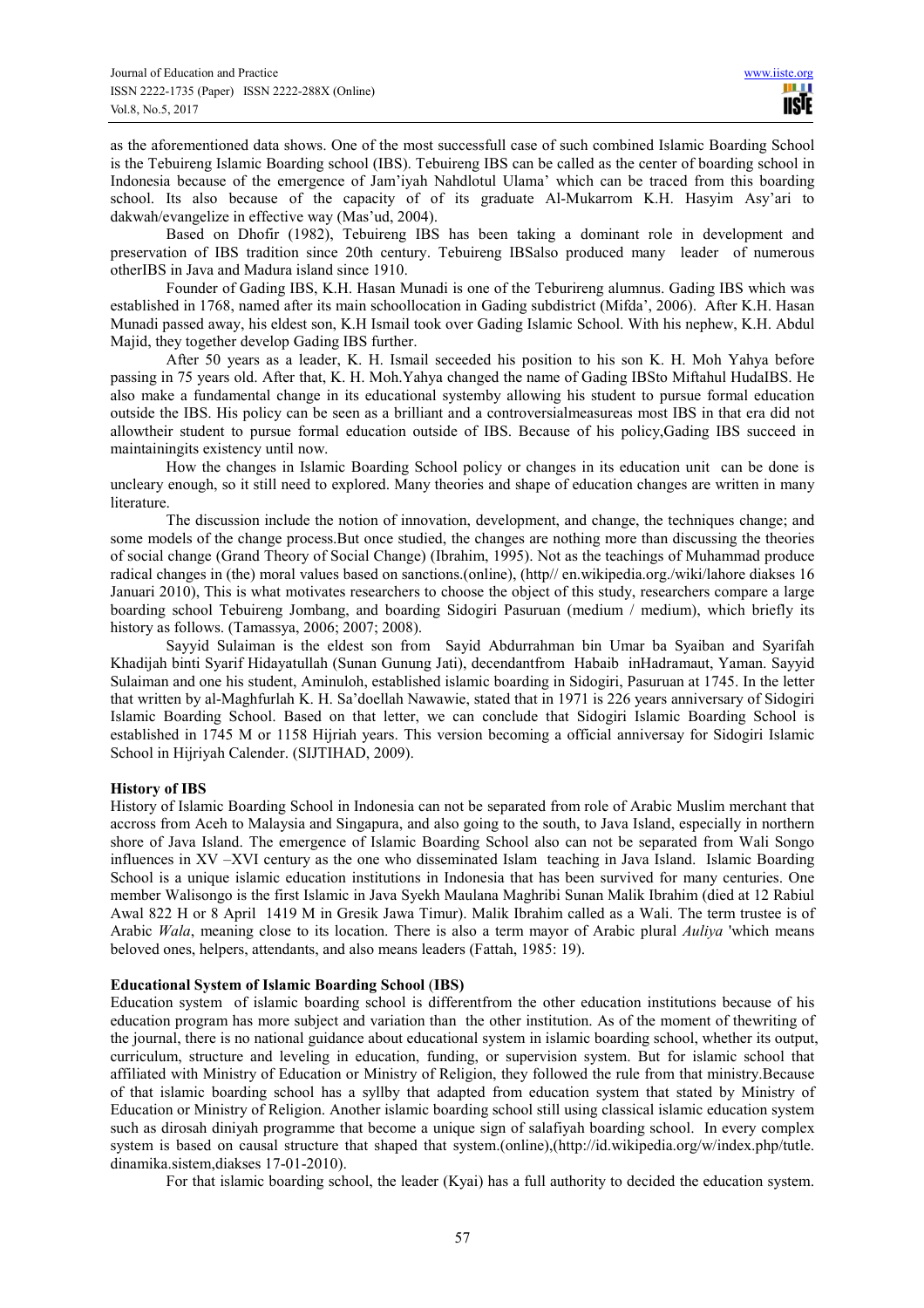There is some islamic boarding school that using Ibtidaiyah, Tsanawiyah, Aliyah until Ma'had Aly or using Madratsah ula, Madratsah wustho, dan Madratsah Ulya in their level of education. All of component in that education system is dependent, especially about learning and teaching process including the goal, learning material, the methode and evaluation. All that component ideally integrated become one so the goal can reached easily. The one unique thing from islamic boarding school education system is sorogan methode (individual learning process), wetonan methode (collective learning process) which is Kyaigiving the lecturer about classical Islamic manuscript, that being known as 'Yellow Book (Kitab Kuning)"while his student listening and make a note (ngesahi, maknani, Jawa) about it. In islamic boarding school environment, this kind of teaching methode can be called as collective learning process, halaqoh method, lingkara (in Sumatra island)or Balaghan (Haedari, 2004).

## **The Goal of Islamic Boarding School**

Based on Masyhud, (2002), the goal of islamic boarding school is; to create and developing Islamic personality, which is a personality that have faith and takwa to Allah SWT, good behavior, helpful for the society, independent, and firm in personality, disseminate the religion, standing for Islam in society (Izzul Islam wal Islamicin) dan seeking the knowledge for improving Indonesian personality (MPP, 2003: 92-93). In this point, it is important to create the student that prepared to be a leader that has potential to make positive impact and contributing to world. (online), (file:///H:/azhar/ pqdwebiducator. htm accessed at 21-01-2010). Since the emergence of islamic boarding school, the goal of islamic boarding school is preparing the student to be have deepen knowledge about Islam (usually called faqquh fiddien) that can produced *Ulama*, which is expected to print cadres helped educate the community of scholars and Indonesia, followed by: (1) Dakwah spread the religion of Islam and, (2) defense of the people in the field of morals. This is in line with the material being taught boarding school are all composed of matter which religion directly extracted from the books of classical Arabic (Dirjen B.I, 2003: 9).

## **Organisation Changes Model**

Changes in organisation can be found in changes in organisation behaviour, structure, procedur, goal or ouput from any unit in an organisation. Therefore, changes in this point is an implementation process of a inovation in organisation as a changing process that planned, not a spontan changes. (Foster, 1986: Hansosn, 1991)

Daft & Steers (1986) and Nicholis (1983) stated that organisation changes is a process that adopt the idea, technique, or new behaviour in an organisation. organisation changes can be defined as a changes that well planned (Planned Change) which is an effort to improve the implementation in a system or action that a deliberate effort to improve the implementation of a system or event in order to achieve the set goals before, did not change spontaneously (Foster, 1986; Hanson, 1991; Baldridge & deal, 1983). Any changes require behavioral changes planned in accordance with the demands specified changes. Peerubahan organization simply means that if changes occur in the behavior of individuals involved in the organization.Changes in behavior in organizations requiring organizations performing the learning process through education, experience and individual activities (Argyris & Schon, 1978)

Education innovation is an innovation in the field of education or innovation to solve education problems. So education innovation is: an idea, goods, methods, perceived or observed as a novelty for a person or group of people (society) either result or diskoveri innovation, which is used to achieve educational goals or to solve education problems (Ibrahim, 1988:51).

It turned out that support for innovation is highly recommended, ie by seven authors on a one-day seminar in 2006, they discuss the seven principles that can be used to guide the development of the system, one of these principles is that there is innovation. (online), (file:///H:/azhar/pqdwebbasic education.htm, diakses tgl;21-01-2010).

#### **Changes in Educational Unit**

As known topics deformation Islamic boarding school education units, it is interesting explored, especially after the introduction Law No. 2 In 1989, Jo. Law No. 20 of 2003 on National Education System.

The implementation of the spirit of the law, in principle, the government simply wants to have a national education system. All educational unit into subsystems national education. Specifically related to religion, including the provision of education which is managed on behalf of religious institutions, in principle, the government does not interfere in religious teachings. But in living systems related to the life interest of national progress, the government is entitled and obliged to regulate, without offending the religion itself. Even according to the outlook of the nation, the government should base itself on religious teachings and noble values of the nation's culture.

Therefore, in the development of Islamic education unit forms, can generally be divided into the following categories.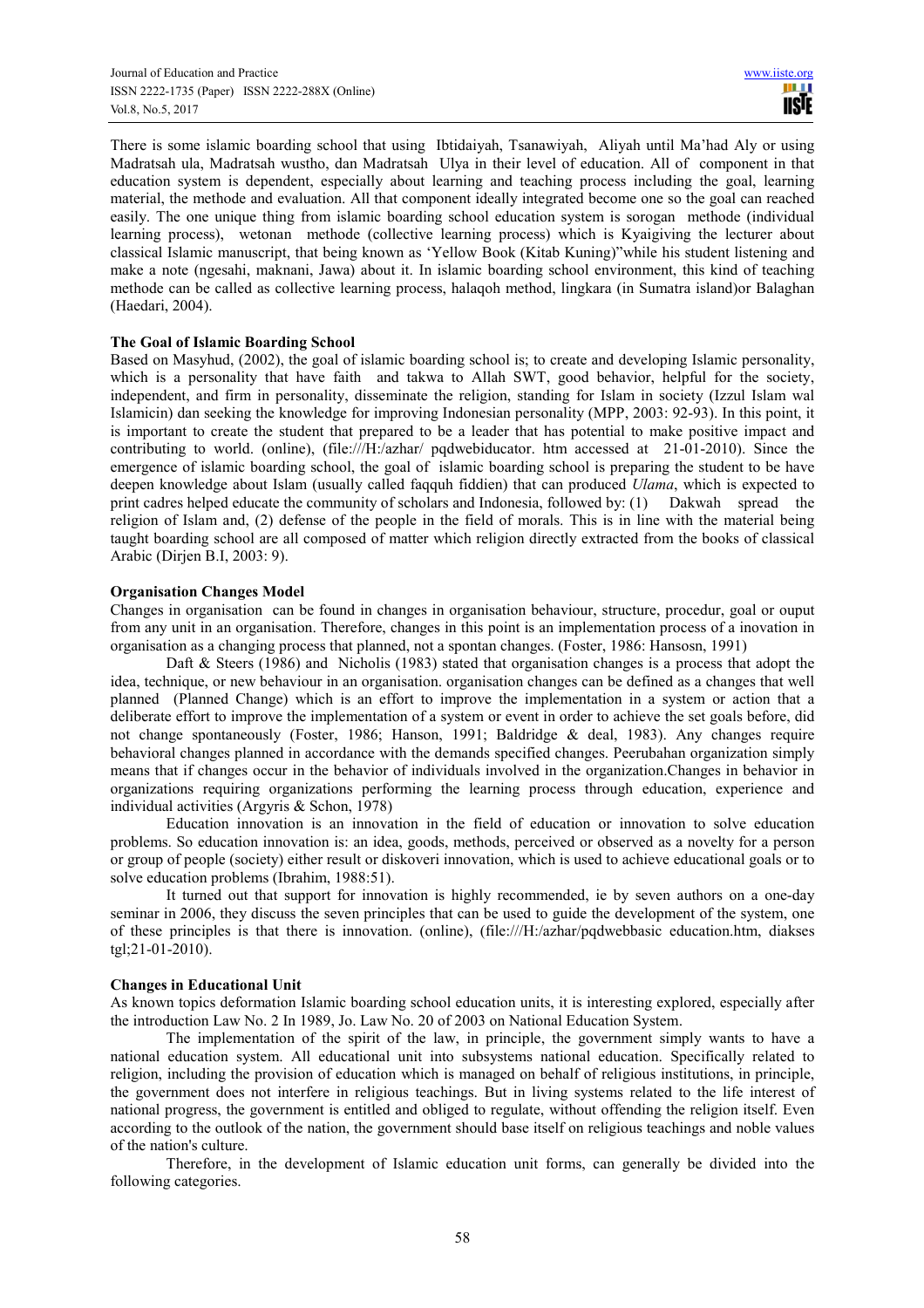HH I **IISTE** 

- 1) Non- Pesantren (non Islamic boarding school); usually organizes educational level of kindergarten such as Roudlotul Athfal (RA), dan Bustanul Athfal (BA), Madrasah Ibtidaiyah (MI), Madrasah Tsanawiyah (M.TS), Madrasah Aliyah (MA), andCollege.
- 2) Pesantren (Islamic boarding school); there are only managing madrasah Diniyah; diniyah and TK, MI, Mts, MA, MAK and college; Diniyah, TK, MI, Mts, MA, MAK, College, Elementary, junior high, high school, vocational school, and Public Higher Education..
- 3) Pure Diniyah; a very small part of the education schools, (1-2%), which includes non-formal education channels.
- 4) College of Islamic Religion; For the College of Islamic Religion, especially the private ones, has been fostered and managed by various religious organizations, social, or other orsosmasinal. (Mastuhu, 1999: 80-81).

# **RESEARCH PURPOSES**

Based on the above research focus, the objectives to be achieved in this study are:

- 1) Describe the shape change education units managed by the boarding school either in formal, nonformal as well, so that it becomes an integral part in the education system at the boarding school.
- 2) Describe the creators of change, or a change agent (agentof change) from changes in the form of educational unit at the boarding school, good name, and position / role (what is the founder, caregivers, family majlis head of the cottage, or other).
- 3) Describe the changes in the form of educational units managed by the boarding school.
- 4) Describe the purpose of education in each educational unit deformation at the boarding school.

## **RESEARCH METHOD**

Based on Maryam dan Sirabson (1984), there are sixmethod in qualitative approach which are ethnography, case study, grounded theory, (inimanabacaanaslinya? Yang sampeyansebutkan cm 3macamdari 6 macam, akucari di internet gakada). In this research, the writer using qualitative approach because this research using case study (especially multi case studies).

Sonhaji (Arifin, 1987:5) stated that case study " is an intensive description and analysis of specific phenomena or social units such as individuals, groups, institutions or communities. The case study can be used appropriately in many areas. While other opinion also seems to be used as the amplifier that, as a case study in detail the investigation or setting a single subject, a collection or a particular event. Based on the multi-case study design, using the constant comparative method (The Constant Comparative Method) which, according to Bogdan and Biklen (1982) is a research design for multi-source data.

## **RESEARCH RESULT**

The parts that are discussed in this section in accordance with the focus of the research include:

- 1. Educatioal Unit changes in Islamic Boarding School (IBS);
- 2. Goal of Education Unit Changes in Islamic Boarding School (IBS) from these 3 Islamic Boarding School .

Data and research findings is discussed further, the discussion is done to find the underlying meaning of findings, also made substantive analysis using the existing theories.

Based on the proposition of the transformation of the education unit in Islamic boarding school, as a conceptual findings of empirical information, so the findings of the reconstruction was developed as a concept or theory of substantive findings or the process of cross-case.This findings thus developed as 2 parts. First, the finding that describe the changes in educational unit from non formaleducation system that combined with formal educational unit such as public school or madrasah system. Second, the finding that comprehensively develop the model of combine educational system in Islamic boarding school which mean the combination of salafiyah system and khalafiyah system.

Therefore that research finding can be formulated into some categories or theme.Theme is a concept or the theory that shown by the data found in research. (Bogdan  $& Biklen, 1982$ )

#### **Educational UnitChanges in Islamic Boarding School (IBS)**

Daft & Steers (1986) and Nicholis (1983) stated that the organizational change is the adoption of ideas, techniques or new behavior within the organization. The organizational change also has a meaning as planned changethat is, a deliberate effort to improve the implementation of a system or event in order to achieve the set goals before, did not change spontaneously (Foster, 1986; Hanson, 1991; Baldridge & deal, 1983:66).

The theory that has been mentioned above have strengthened the argument in the proposition that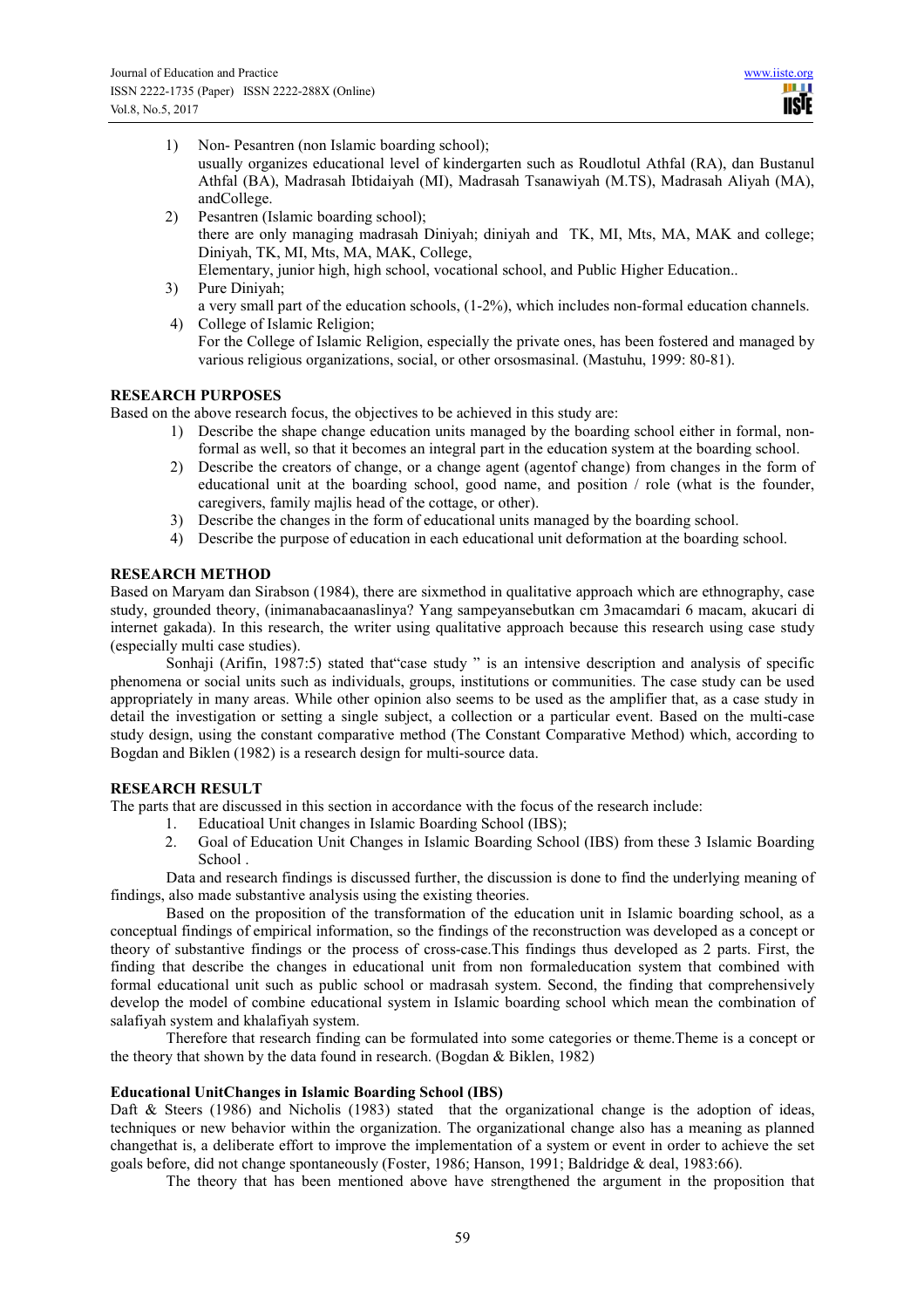researchers mentioned below.

#### **Proposition Educational Unit Changes in Islamic Boarding School**

Changes in the form of educational unit at the Islamic boarding school are systematically planned changes, programmed, to achieve the implementation peroses teaching and learning activities in achieving the desired goals.

In fact, changes in this Islamic boarding school are always well planned with relatively the same. As well as the theory that mentioned above, "Planned social change is deliberate changes and prepared to set goals to be achieved, to set goals, plan activities and implement programs of social change". (online), (http/djohar 1962. blogspot. com accesed at 16 January 2010). Both of the propositions above, transferring process and proposal is very important to well prepared.

Changes in the form of educational unit at the Islamic boarding school is dependent upon the creativity of the creator (agent of Change), as well as the readiness of other resources, in order to produce a good formulation changes.Because if the resources needed for the course of a change is not ready (not owned) the journey from the results of a change can not be run properly.Therefore it is reinforces the theory that mentioned above; Changes in human behavior affects the change in (the) organ structure, administration, and technology related to the need for management education that is displayed by the community.(online), file:///D:/internet/ 1399, perubahan organisasi.htm accesed at 12-04-2009: 78)

Changes in educational unit at the Islamic boarding school through transmission phase and initiation phase is urgent to initiate the changes that well planned in Islamic boarding school (IBS) environment.

Almost at every changes in educational unit at the Islamic boarding school through that two phases, the transfers ideas from the creator to the key management, then the management is made the proposals covering various aspect, either through a plenary sessions of the management meeting or in daily meeting. Indeed, the process of change was apparent shown by the various activities of the management in implementing the idea of the creator.Suppose for example on TebuirengIslamic boarding school, where the management has even formed a team named the Nine teams to assess how far aspects of the reforms undertaken, especially in terms of the substance of the curriculum being taught is deemed necessary in the process of changing the form of the education unit in Madrasah Muallimin Hasyim Asy'ari.

Any change in the form of educational unit at the IBS beyond the three phases, starting from the first phase (the end), followed by the second phase (transition) and third phase (new beginning).

This proposition is strengthened theory that mentioned above;The process of social change in a community such as schools usually take place in three stages. First, starting from the creation or birth of something, like a dream or necessity, which evolved into the idea (idea, concept) new. If the idea is rolled like a ball spinning on its axis, has spread in the community, the process of change has started to enter the second stage. The third stage is called the results (results, consequences) which is a change that occurs in a social system as a result of acceptance or rejection of an innovation. Social change include changes in the attitudes, experiences, and even the public perception is a reflection of changes in the structure of society (Ibn Qoyyim,1995).

When the first phase is assumed salafiyah system (informal channels), then the second phase of nonformal classical pathway, then the third phase to make the public school system / Madrasah formal education.

Each phase change unit forms of education at boarding school do not walk alone, but interrelated and lasted istiqomah (continuous), until the desire which is expected to well established.

This proposition is strengthened by Sorokin's statement in his book titled "Social and Cultural Dynamics".A socio-cultural system since the initial formation did not stop working.

In the face of certain environmental systems that lead to a change, in addition to the system is also changing. Because it has undergone changes, the environment in the face of the same as the previous one, he gave different reactions, from the first reaction. So the environment remains the same, but the system and the reaction changed. Thus, the third reaction against the same experience of environmental change as well. The changes are not only on the system and the reaction, but also of environment itself. (Sorokin, 1957, Gazalba,1983: 28:77)

In that changes, the benefit of the changes in the islamic boarding school is always prioritized. So there is a combination between the old system (salafiyah) and the new system (khalafiyah) or from informal education system to non formal education system or formal education system.

As for the changes that occur in the islamic boarding school closely linked to the education system, which is more oriented to the western model (classical / school system), or simply take a classical course (Madrasah salafiyah, track non-formal) or a combination of both (systems salafiyah and khalafiyah). But clearly the results showed that these changes are only the adoption of the idea. As an example Madrasah Salafiyah Syafiiyah Tebuirengsystem, that adopted fromMiddle EastMadrasah model; Madrasah Nidzomiyah Tebuireng, adopted from Middle East Madrasah Nidzomiyah model.As well as Madrasah Matholiul Huda, that adopted from Lirboyoeducation model; Madrasah Miftahul Ulum Sidogiri, also adopted Madrasah Salafiyah Syafiiyah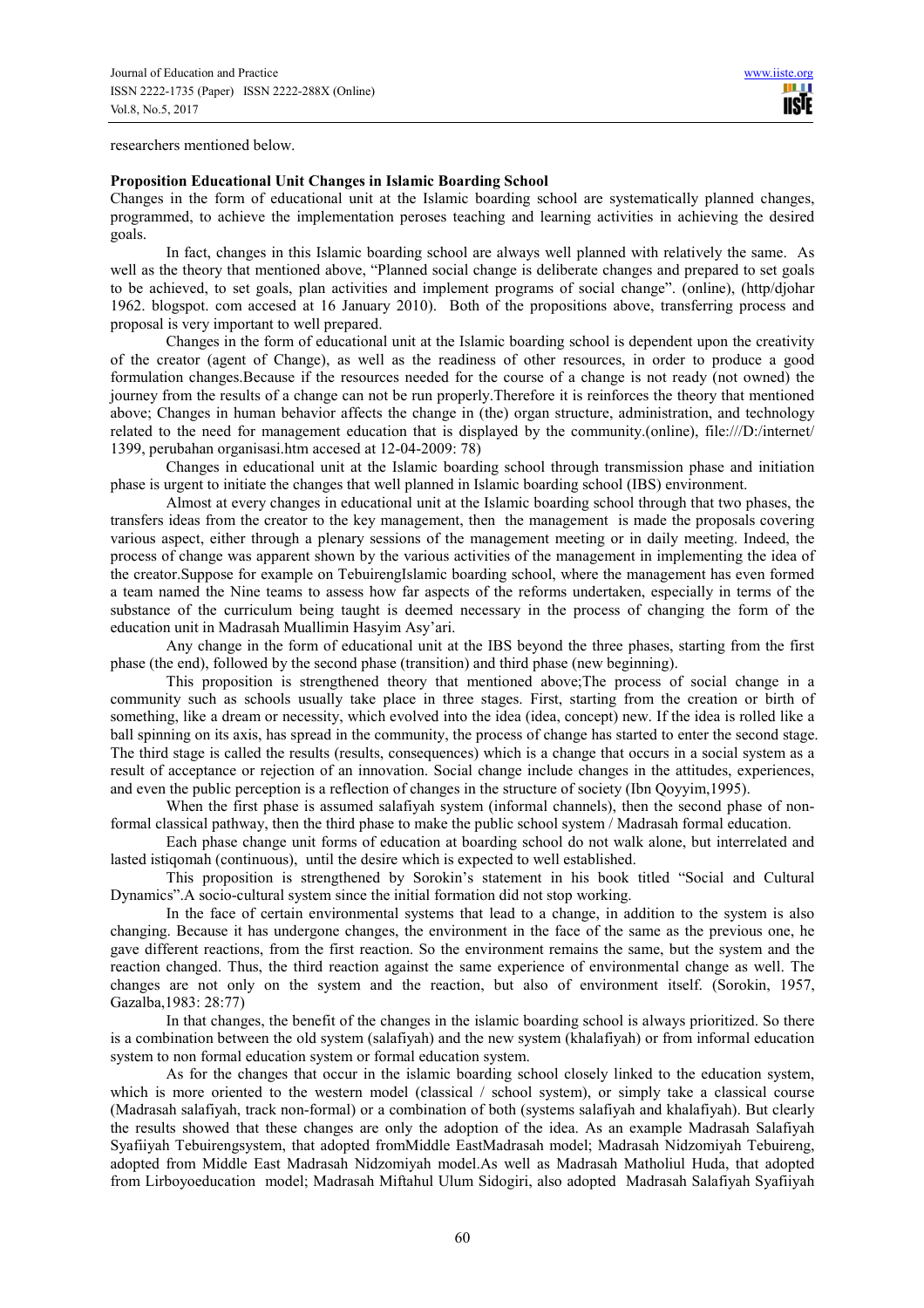Tebuireng. This was strengthened by the theory that: When linked to education, innovation education schools can be interpreted as an innovation to solve the problems of education schools. Or in other words, innovation pesantren is an idea, goods, methods, perceived or observed as a novelty result of a person or group of people (the public) in the form of the invention (invention), or discovery, which is used to achieve a goal or solve pesantren education issues. (Depag,2004: 116:84)

**Goal of Education Unit Changes in Islamic Boarding School (IBS)** Discussion of goal of education unit changes in Islamic Boarding School (IBS)will be discussed on the basis of discussions drawn from the proposition that has been prepared as follows..

In the early phase of goal of education unit changes inIslamic Boarding School (IBS) is based on lillah billah sincere intentions of propaganda to uphold His sentence (Izzul Islam wal Muslimin) which isa great asset for the success of an institution.

To strengthen the argument of this proposition we can found in Masyhud, (2002). Islamic boarding school purpose is; creates and develops Islamic character, which is a personality that faith and fear of Allah, noble, beneficial for society, as public servants, independent, free and steadfast in personality, proselytizing or establish the religion of Islam and the glory of Muslims in society (Izzul Islam wal Muslimin) and loved the science in order to develop the Indonesiancharacter. (MPP, 2003: 92-93).

The purpose of education in Islamic boarding school is to implement of God's words, "It is not I created the jinn and mankind except that they worship Me," or worship, known as the spiritual jargon "wal akihiratu khairullaka terminal ula". As a means individuals towards happiness in the hereafter.

This conceptual framework is the quintessence of the teachings of monotheism, which man will not only free and independent but also be aware of its existence. In line with Abduh said " Inna al-tarbiyah tasnhna'u al-rijal, wa al-rijal yasnha'una kulla syai". It makes adult education and maturity of a person is able to do everything (Muhamad Rasyid Ridho, al- Manar, 1327 H.Jl.I:1, in Tholkhah, 2004; 93). Therefore, philosophically, education should be referred to the vertical dimension or simply submission to God (Allah) and the dialectical-the horizontal dimension.

This is where the importance of teach students, or designing young people to prepare them to become leaders who have the potential to make a positive and real contribution to the world. (online), (file:///H:/ azhar/ pqdwebiducator.htm accessed at 21-01-2010). But since the beginning, the main purpose of the Islamic boarding school are: Preparing students to explore and master the knowledge of Islam, better known by tafaqquh fiddien, which is expected to become clerics (Ulama) and helped educate the community Indonesia, followed by:

- 1. Dakwah (spreading) Islam and,
- 2. The defense fortress people in the field of morals.

In line with the material being taught boarding school are all composed of matter which religion directly extracted from the books of classical Arabic language (Dirjen Bimbaga Islam, 2003: 9).(hal: 62)

Community religious boarding school which is based on the desire tafaqquh fi al-din (studying / reviewing religion), with the principle of al-muhafzhah ala al-Qodim al-Salih wa al-akhdz bi al-jadid al-ashlah (maintaining the good old traditions and take a better new tradition). Desire and this rule is a core value underlying the life of the pesantren. A form of philosophy that is able to transform the potential and make yourself pesantren as agents of change for the community, so that the existence of the boarding school as an institution identical community development. (Similar to the theory Ziemek.M, 2008).

Its integrated educational objectives in minimizing the dichotomy boarding school education to master the knowledge of religion and science at the same time, without prejudice to instill the attitude and ability of students to have the almighty godly (akhlaqul karimah) and expertise (uluum nafi'ah), is a positive response and adaptive, to the dynamics social continues to globalize.

Students (santri) are taught to love science and practice it with constancy, in order to develop the character of Indonesia, personality development ideally be of interest is the perfect personality (insanul Kamil), which is become mukmin, Islamicand mukhsin. Because mukhsin are the people who run amaliyah Ihsan, which is the repair, (adorn themselves with a noble character).Norms to complete, improve, enhance (open) deeds of the personalities mentioned above is exemplified by the Prophet (Rasulullah). For example norms about prayer, achieve absorption in prayer, complete *sunnah* in prayer, in addition to complete the *fard*prayer is to doing *sunnah* prayer, pursuing the beginning of time in doing prayers, achieve the purpose of prayer, etc.

The achievement of the goals of education at all levels and levels of educational units managed by theboarding school, is one of the accomplishment of the educational system in the boarding school, and in accordance with the vision and mission of the institution concerned.

When boarding goal has been formulated, it must be tested to the formulation of its intended purpose, to strengthen the argument in the above proposition, to be listened to regarding the following criteria.

(1) The objective should be aligned and is the answer to the vision, mission and principles of boarding; (2) To contribute to the achievement of the mission, programs and sub-programs boarding; (3) Interest on the priorities chosen based assessment of internal / external or in response to strategic issues; (4) Interest reflect the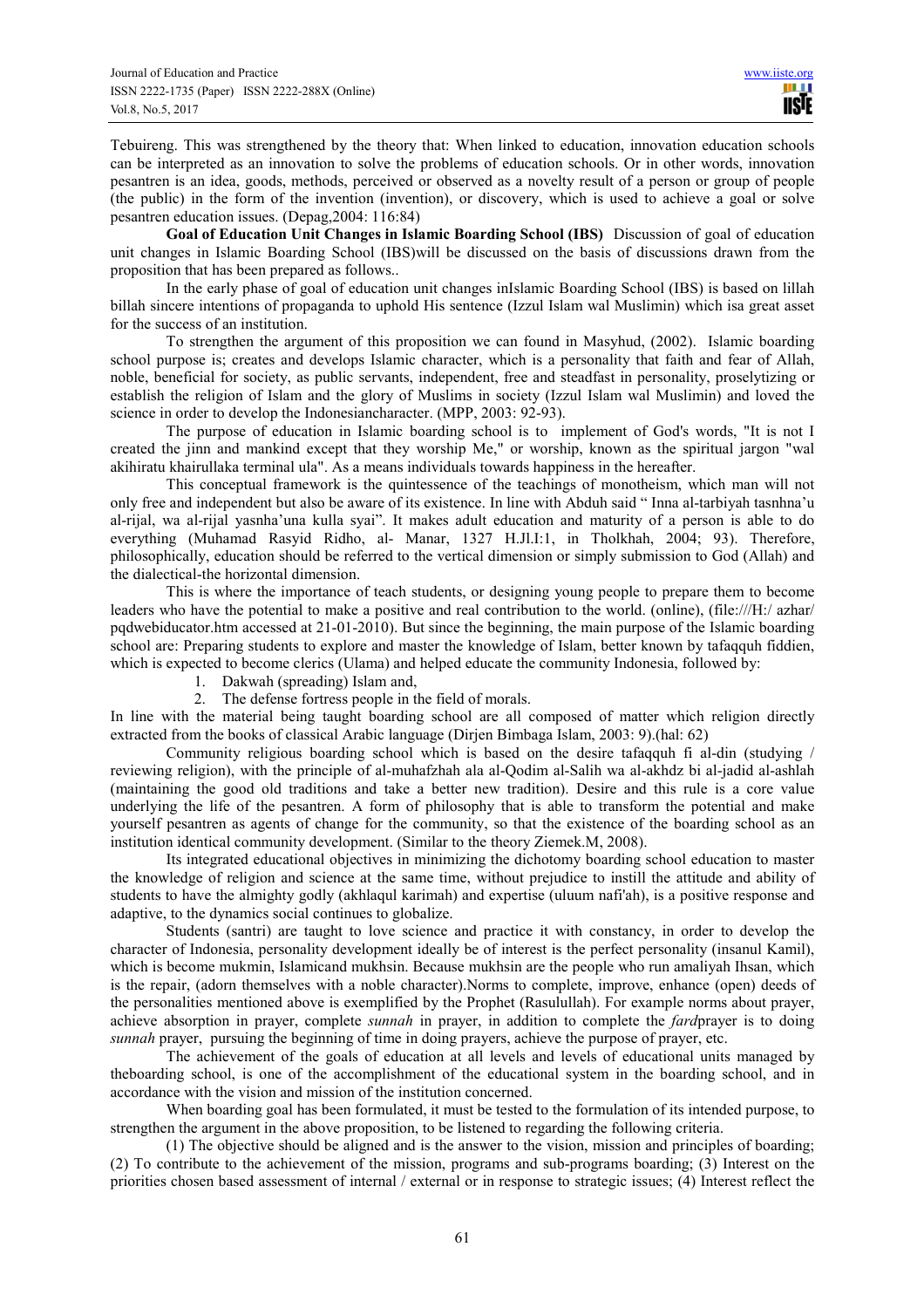desired outcome of a program and the sub program initiated boarding; (5) Interest illustrates clearly the direction for the organization, programs and sub-programs, although not specific (Haedari, 2004: 33).

(Examples of the level of interest Ibtidaiyah, Tsanawiyah, Aliyah and so on). When you have fulfilled and achieved significant success also the aim of the education system are made. Subject is getting stronger supported by the statement "Given the moral formation (education) in adolescence is very strategic, because adults demonstrated the ability motivational fulfill orders, dependence on God than with children." (online), (file:///H:/jurnal/religion.htm accessed at 20 Januari 2010: 61)

With the attainment of the objectives targeted by the boarding school and conformity with the will of the user community, theislamic boarding school will be survival.

With the achievement of educational goals Islami, as in the target by the boarding school, is an effort to streamline the religious values that could lead to the transformation of values and knowledge intact to the students, and the community at large. In this way, all aspects of human life will get a touch of the divine values of the transcendental. Thus it is increasingly apparent orientation of the boarding school education is geared to purify themselves and enlighten the soul, so that every human being capable of rising from level to level ikhsan faith that underlies all forms of humanitarian work (righteous deeds). And Islamic education as this will still be needed to overcome the various problems facing humanity in modern society today and in the future. (Nata A, 2003: 187).

When a Islamic boarding school has been able to survival in the midst of a community well, meaning the Islamic boarding school has been able to maintain its existence.

The key achievement of the objectives of education boarding school, depending on the extent of creating a religious atmosphere in the boarding school in question still nurtured by Constance / istiqomah (steady), both religious atmosphere that is both vertical (habl min Allah), nor the religious atmosphere that is both horizontal (habl min an -nas) were so far has been the excess of an institution boarding school, when compared with the educational institutions in general are far away.

Therefore, according to the researcher, living in a boarding school for students is the best of the best choice in order to make himself as Rabbani generation (students) who are responsible to Allah in all his behavior, both as individuals and as social beings. So when staying at the school they would be equipped with a set of insights on Islamic intact with aqidah Aswaja (*Ahlussunnah waljama'ah*) as Salimah aqidah and worship shahihah accompanied by an *ahlaqul karimah, ala ihya' Ulumuddin, Minhajul Abidin*, produced by Hujjatul Islam Imam Abu Hamid bin Muhammad Al-Ghozali, which will be the main pillars for building a civil Islamic civilization. Because they are the students / student-learners (which in pesantren/Islamic boarding school) is part of a social change agent who has the strategic potential in the formation of civil society (Change agent of civil society).

Of all the material provided by third boarding school have strengthened the vision and mission that proclaimed that: "As the coach soul takwalloh" which means having a positive power contained in the vision of this boarding school which translated into fields: (1) the strength of scientific (science); (2) the strength Tsaqofiyah (insight); (3) the stability Imaniyah (conviction); (4) The constancy of Ta'abbudiyah (Worship); (5) the power Nafsiyah (personality); (6) the strength Da'awiyah (Da'wah); (7) the strength Tarbawiyah (regeneration); and (8) the strength A'iliyah (family). The terms of the above, it is true this boarding school, has its own style in the realization of education for all movement. (Education for All). Although aspects of the curriculum in schools only provide the Islamic sciences which tend to school of Syafi'iyah, and the school of the scholars' Salaf (companions and tabi'in) and still retain the hallmark of authenticity contents (curriculum content). Particularly in perseverance grasping dustur Al-Qur'an. Dustur (legislation) itself there are vertical and there is meant to be horizontal. As long as it is implemented and even cultivated in continuity, the outcomes will be optimal boarding school education, which has implications on public satisfaction with the user / community students. So it will have far-reaching implications in which the boarding school in question will be able to maintain their life (survival), in other words that the boarding school during this time to develop with the changing innovations in all fields continuously, would be better, and a destination for the community users, which has implications will be able to maintain its existence. Instead of static, outdated, which implies that being abandoned by the user community, and eventually the institution will be difficult to survive, does not exist anymore in the center of community life.

# **CONCLUSION**

There 2 important things that we can conclude from this research :

- **a. Educational Unit changes in Islamic Boarding School (IBS)** 
	- 1. Education Unit Changes in Islamic Boarding School basically rised from a willing to make a modern learning process that help Islamic Boarding School meet their goal.
	- 2. Education unit changes in IBS can be the combining between classical non formal education system with formal education unit which is following rules from Ministry of Education (public school) or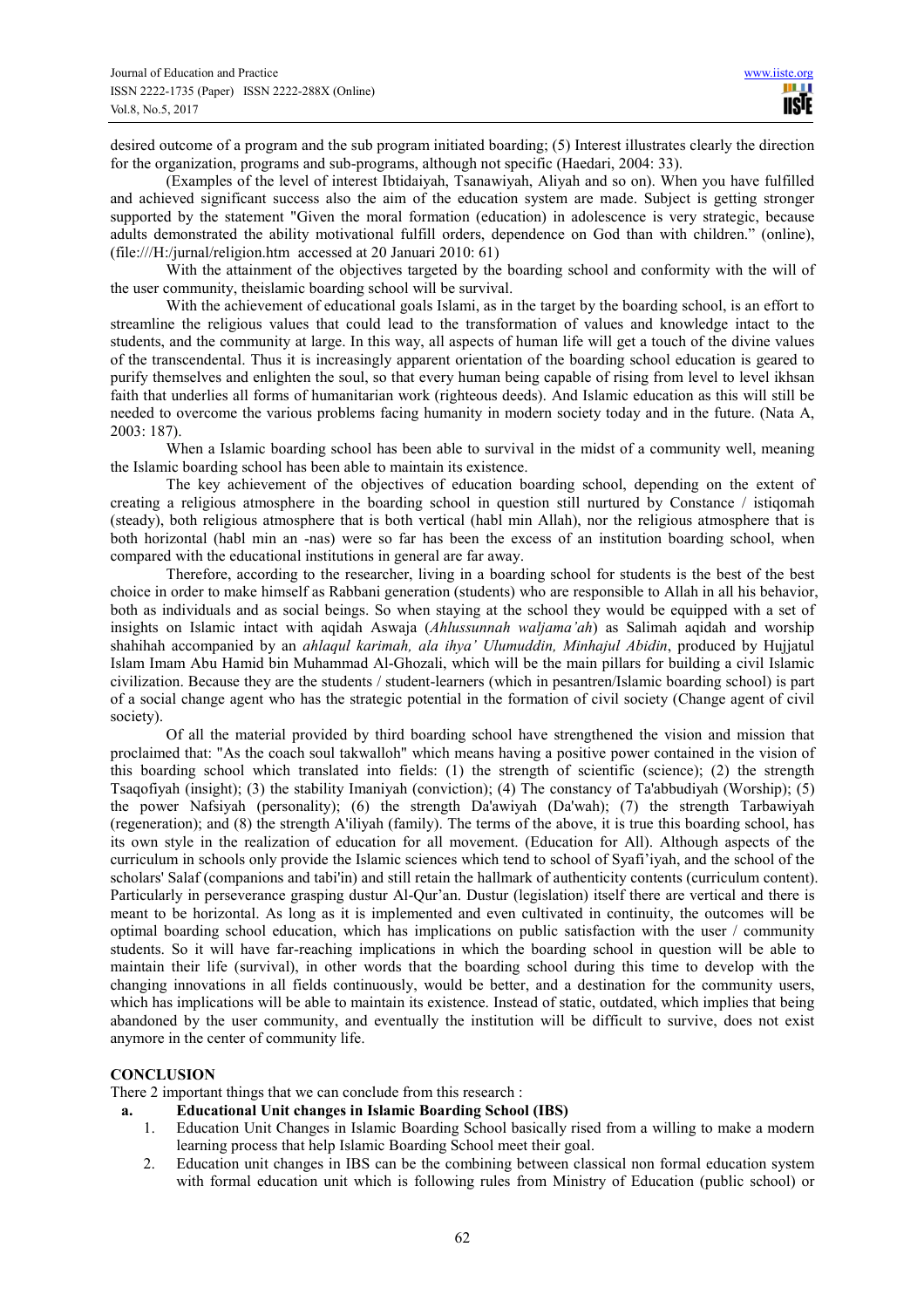rules from Ministry of Religious Affair (madrasah).

- 3. Although in thi case, many of Islamic boarding school make a changes in their education unit, it does not mean that they already forgot the classical education system, like sorogan method or wetonan method. They still make an effort to preserve their classical education system (Salafiyah).
- 4. The changes of their education system, make this Islamic Boarding School become an Islamic Boarding school that have combination in their education system between salafiyah system and khalafiyah system.

## **b. Goal of Education Unit Changes in Islamic Boarding School (IBS)**

- 1. Almost all changes in education unit managed by IBS aims to promote IBS as well as for the student to can continuing his education to higher level, so the student can gain deepen religious knowledge because they takes more time in IBS. Thus IBS will be able to maintain its existence and survival because of IBS has more education unit (both in level of education or diversification in major), then will be increase public demands.
- 2. In other words, changes in education unit managed by IBS from salafiyah system become combining system (salafiyah system and khalafiyah system) is an innovation to maintain its existence.
- 3. At first, IBS build with Ikhlas, Lillah Billah, Izzul Islam WalIslamin, and then developed with the principle of al-muhafadzah ala al-qodim al-shalih al-akhdzu bi al-jadid al-ashlah(the old things are still good, and accept new changes to make it better) with istiqomah for taffakuh fiddin. Continuously strengthen and to cultivate good attitude such that have akhalqulkarimah and mastering in science and technology. This innovation and changes in education unit also can be seen as an effort to created the student that mastering in religious knowledge and science.

# **SUGGESTION**

For anyone who are concern in education management, this study can be a references to make advanced study about education management system in Islamic boarding School (IBS). Factually, from these 3 Islamic boarding school, they still preserve the classical education system (Salafiyah) with teaching classical text and moral development, beside combined it with formal education system. Therefore, this system can created the student (Santri) that has good attitude, independence and mastering in Islamic science.

For Islamic boarding School management in general, this study can be a motivation to continue respective programs which have been proposed and even strengthened and improved and developed constantly considering increasing the needs of the public. However, presumably teaching model held by Islamic boarding schools still need improvement, especially in any form of education unit. As an example, many of Islamic boarding school student rarely has a conversation in Arabic language although they has been teaching in Arabic language. Different condition can we see from American student that has major in Islamic studies can speak Arabic more fluently than Islamic boarding school student. Beside that, in accordance with needs and dynamic in society, Islamic boarding schools should be has a perspective to meet the demands and the needs of the national development. So the dichotomy of education can be narrowed and Islamic education system can be reach his golden age like a few century ago  $(3 - 7<sup>th</sup>$  century) which is many Islamic scientist live such as As-Syafi'iy, Al-Bukhary, Al- Razy, Al- Asy'ary, Al- Ghozaly, Al- Kindy, Al- Khawarizmy, Al- Faraby, Ibnu Sina, Ibnu Rusyd and etc.

For Ministry of Religious Affair (especially for Directorate who handled the Islamic boarding school), there are 3 suggestion. First, teacher certification should be improved especially for private teacher such as in Islamic boarding school. Nowdays, the quota for private teacher still small. Second, the government should be give more support to Islamic boarding school with a real policy especially in quality development of Islamic boarding school. Third, because of the education supervisory carried out by Ministry of Religious Affair still lacking, it is necessary to continuously improved through:

- a. Improvement in performance and quality education management..
- b. Improvement in performance and supervisory management.
- c. Accelerate improvement in teacher qualification for teacher who still does not me the standards by giving a tuition for teacher who completed his degree or make a face to face lecturer programme.

For Ministry of Education, the rearrange in education subsidy are needed because in existing system, the subsidy still refers to the number of student in one school. So the school with a large number of student can have more subsidy than a school that has a smaller number of student. The solution for this problem is in addition to rationalizing the number of student, should be standard of minimal operational costs the same provisions schools each specific area.

For the local government, there is necessary to continuously giving the support to Islamic boarding school because there are many of them that still below the minimum standards in educational infrastructure such as table, chair and classroom.

For another researcher, there are many focus in Islamic boarding school that need advance study such as: